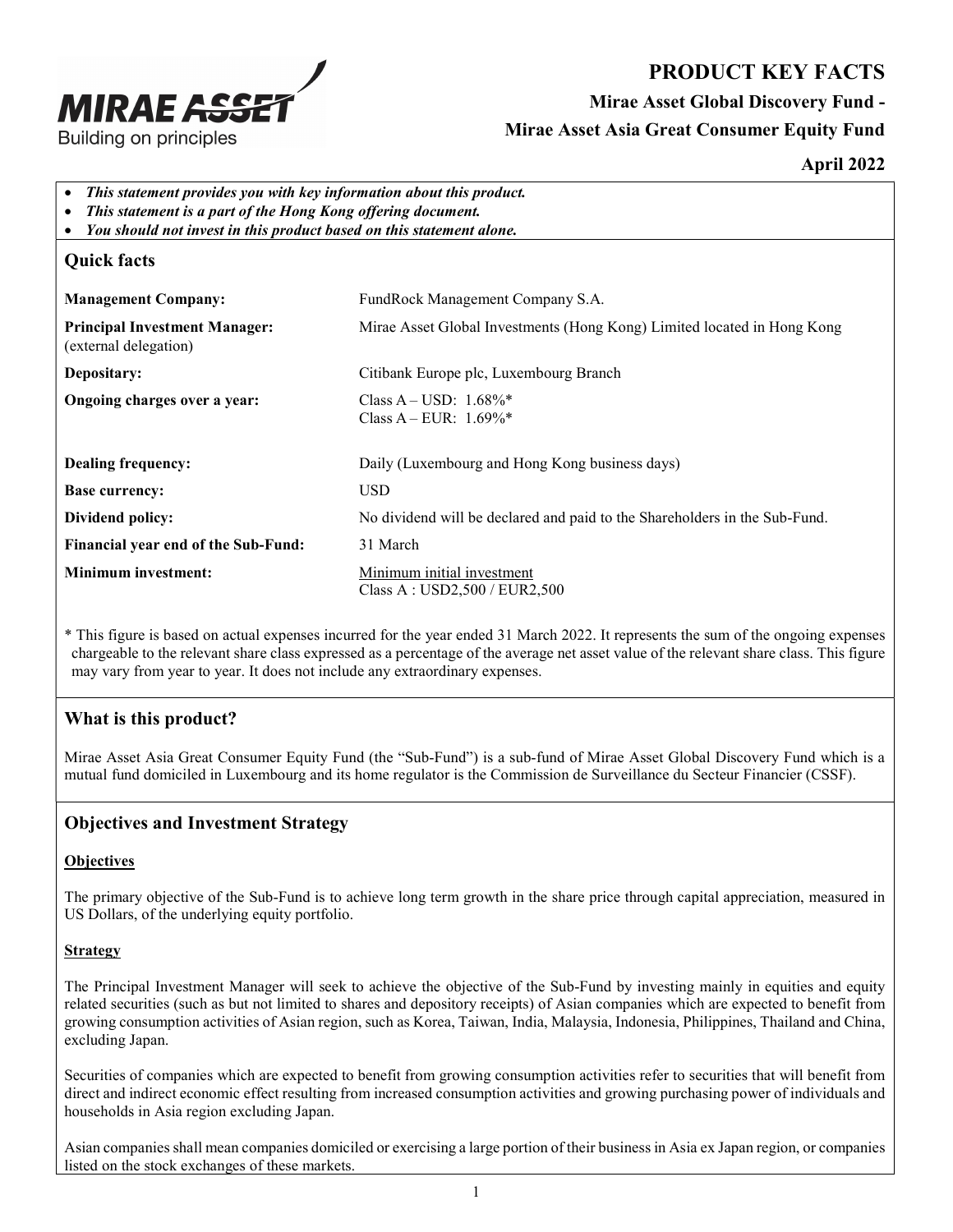The Sub-Fund's direct investments in China A-Shares (including those listed on the ChiNext Board and/or the Science and Technology Innovation Board) through the Shanghai-Hong Kong Stock Connect and the Shenzhen-Hong Kong Stock Connect programs (the "Stock Connect") (as further described in the section headed "Additional disclosure in relation to Stock Connect" in the Information for Hong Kong Investors) and the Qualified Foreign Investor ("QFI") regime shall not exceed 30% of its net assets. The Sub-Fund may also make indirect investments in China A-Shares via access products. In aggregate the Sub-Fund may invest up to 30% of its net assets in China A-Shares (through direct and indirect investment) and/or China B-Shares.

The Sub-Fund is a diversified portfolio and as aforesaid would invest in equities and equities-related securities including depository receipts. The Principal Investment Manager will have full discretion in selection of securities and the allocation of the Sub-Fund's assets. Usually, the Sub-Fund would at the Principal Investment Manager's discretion, invest its asset mainly in listed securities, and may also invest in other instruments such as cash and cash-equivalent instruments on an ancillary basis.

The Sub-Fund is actively managed and references the MSCI AC Asia ex Japan Index (the "Benchmark") by seeking to outperform it. There are no restrictions on the extent to which the Sub-Fund's portfolio may deviate from the one of the Benchmark.

As permitted by and subject to the provisions of the Prospectus, the Sub-Fund may use financial derivative instruments (such as index futures and foreign exchange swaps), and employ techniques and instruments, for efficient portfolio management and hedging purposes only.

The Sub-Fund will not invest more than 10% of its net assets in securities issued by or guaranteed by any single country (including its government, a public or local authority of that country) with a credit rating below investment grade.

#### Use of derivatives / investment in derivatives

The Sub-Fund's net derivative exposure may be up to 50% of the Sub-Fund's net asset value.

#### What are the key risks?

#### Investment involves risks. Please refer to the Hong Kong offering document for details including the risk factors.

#### 1. Risk of investing in specific sectors

• The Sub-Fund will concentrate its investment in companies which are expected to benefit from growing consumption activities and therefore will be subject to the risks associated with concentrating investment in certain sectors at different times. The value of the Sub-Fund may be more volatile than that of a fund having a more diverse portfolio of investments. More specially, investment in specific sectors of the economy may lead to adverse consequences when such sectors become less valued.

#### 2. Risk of investing in emerging markets

 The Sub-Fund invests in emerging markets such as Korea, Taiwan, India, Malaysia, Indonesia, Philippines, Thailand and China carrying higher risk than investment in a developed market (e.g. investment and repatriation restrictions, currency fluctuations, government involvement in the private sector, investor disclosure requirements, possibility of limited legal recourse). Investment in some emerging markets also carries a higher liquidity risk than investment in a developed market due to a relatively low market volume in emerging stock markets.

#### 3. Single region risk

• The Sub-Fund invests mainly in Asia ex Japan region, its investment is not as diversified as global funds. The Sub-Fund tends to be more volatile than global funds and its portfolio value can be exposed to country specific risks.

#### 4. Currency / Foreign exchange risk

 Underlying investments of the Sub-Fund may be denominated in currencies other than the base currency of the Sub-Fund. Also, a class of shares may be designated in a currency other than the base currency of the Sub-Fund. The net asset value of the Sub-Fund may be affected unfavorably by fluctuations in the exchange rates between these currencies and the base currency and by changes in exchange rate controls.

#### 5. Risk of investing in equities and equity related securities

 The Sub-Fund invests mainly in equities and equity related securities and the value of the Sub-Fund may be affected by changes in the stock markets, changes in the value of individual portfolio securities, as well as by economic, political, and issuer specific changes. At times, stock markets and individual securities can be volatile and prices can change substantially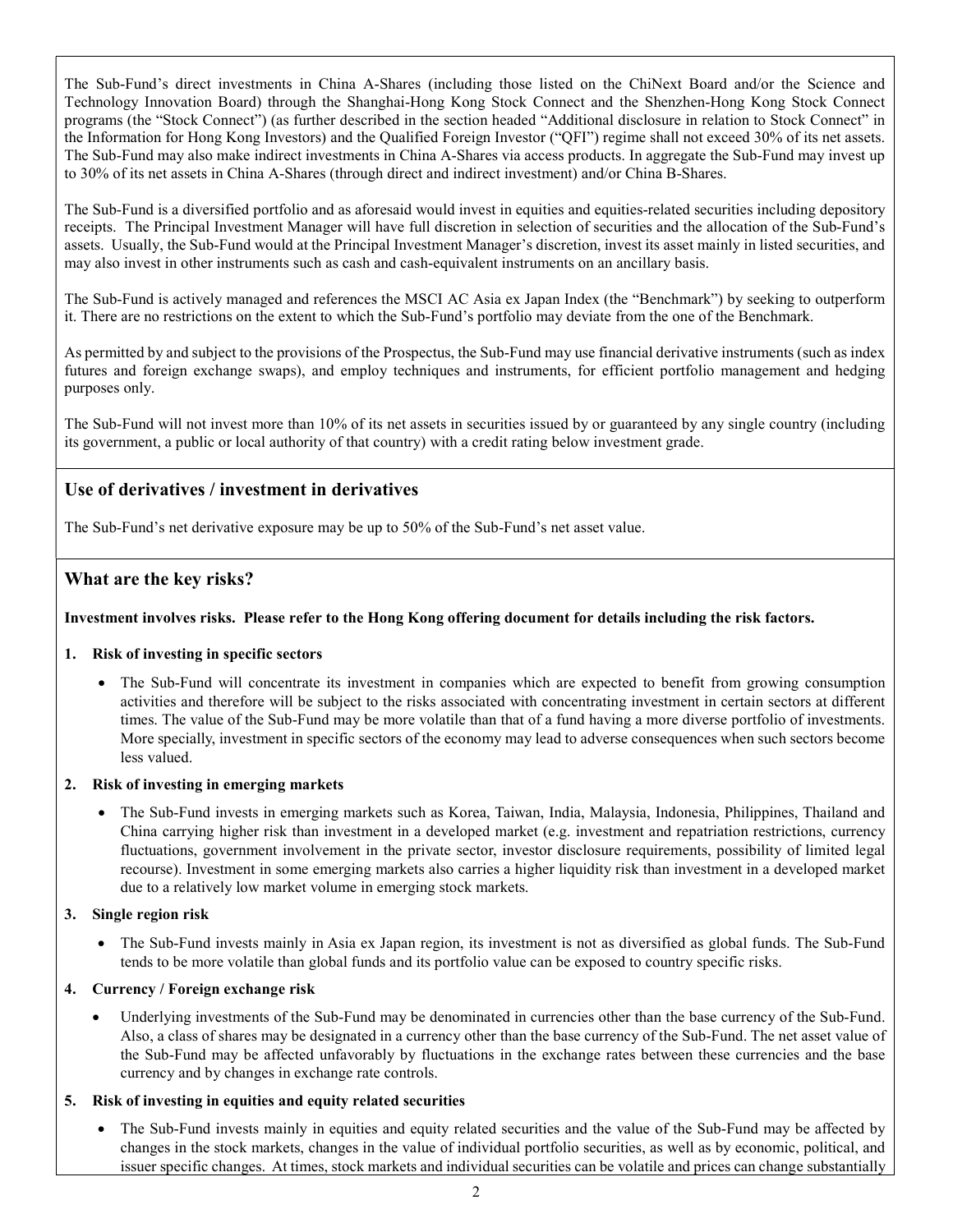in short periods of time. The equity securities of smaller companies are more sensitive to these changes than those of larger companies. This risk will affect the value of the Sub-Fund, which will fluctuate as the value of the underlying equity securities fluctuates.

#### 6. Risks related to investments through the Stock Connect

 The relevant rules and regulations on the Stock Connect are subject to change which may have potential retrospective effect. The Stock Connect is subject to quota limitations. Where a suspension in the trading through the Stock Connect is effected, the Sub-Fund's ability to invest in China A-Shares or access the PRC market through the Stock Connect will be adversely affected. In such event, the Sub-Fund's ability to achieve its investment objective could be negatively affected.

#### 7. Risks related to investments through the QFI regime

- The Sub-Fund's ability to make the relevant investments or to fully implement or pursue its investment objective and policy is subject to the applicable laws, rules and regulations (including restrictions on investments and repatriation of principal and profits) in the PRC, which are subject to change and such change may have potential retrospective effect.
- The Sub-Fund may suffer substantial losses if the approval of the Principal Investment Manager's OFI status is being revoked/terminated or otherwise invalidated as the Sub-Fund may be prohibited from trading of relevant securities and repatriation of the Sub-Fund's monies, or if any of the key operators or parties (including QFI custodian/brokers) is bankrupt/in default and/or is disqualified from performing its obligations (including execution or settlement of any transaction or transfer of monies or securities).

#### 8. Risks associated with the ChiNext Board and/or the Science and Technology Innovation Board ("STAR Board")

 The Sub-Fund may invest in the the ChiNext Board of the Shenzhen Stock Exchange and/or the STAR Board of the Shanghai Stock Exchange via the Stock Connect and/or the QFI regime. Investments in the ChiNext Board and/or the STAR Board may result in significant losses for the Sub-Fund and its investors, and will be subject to additional risks, including higher fluctuation on stock prices and liquidity risk, over-valuation risk, differences in regulations, delisting risk and concentration risk.

#### 9. Risks related to investment in Mainland equity securities and PRC tax risks

- The Sub-Fund may invest in China and may be subject to the risks of investing in emerging markets generally as well as country specific risks relating to China.
- The value of the Sub-Fund may be more susceptible to adverse economic, political, policy, foreign exchange, liquidity, tax, legal or regulatory event affecting mainland China.
- There are risks and uncertainties associated with the current PRC tax laws, regulations and practice in respect of capital gains realized via the Stock Connect, QFI regime or access products on the Sub-Fund's investments in the PRC (which may have retrospective effect). Any increased tax liabilities on the Sub-Fund may adversely affect the Sub-Fund's value.
- Based on professional and independent tax advice, the Sub-Fund will not make tax provision for realized and unrealized capital gain derived from China A-Shares.

#### 10. RMB currency and conversion risks

- RMB is currently not a freely convertible currency and is subject to currency exchange control and repatriation policies of the Chinese government.
- Although offshore RMB (CNH) and onshore RMB (CNY) are the same currency, they trade at different rates. Any divergence between CNH and CNY may adversely impact investors.

#### 11. Risk of financial derivative instruments

 The use of financial derivatives instruments may expose the Sub-Fund to higher risks including market volatility risk, credit risk, counterparty risk and liquidity risk. In adverse situation, the use of financial derivatives instruments in effective portfolio management and hedging purposes may become ineffective and the Sub-Fund may suffer significant losses.

#### 12. Risk of Foreign Account Tax Compliance Act ("FATCA")

 The Sub-Fund will endeavour to satisfy the requirements imposed by FATCA to avoid the imposition of FATCA withholding tax. In the event that the Sub-Fund is not able to comply with the requirements imposed by FATCA and the Sub-Fund suffers US withholding tax on its US investments (if any) as a result of non-compliance, the Sub-Fund may be adversely affected and may suffer significant loss as a result.

#### 13. Investment risk

 The Sub-Fund is an investment fund. The Sub-Fund's investment portfolio may fall in value and therefore your investment in the Sub-Fund may suffer losses.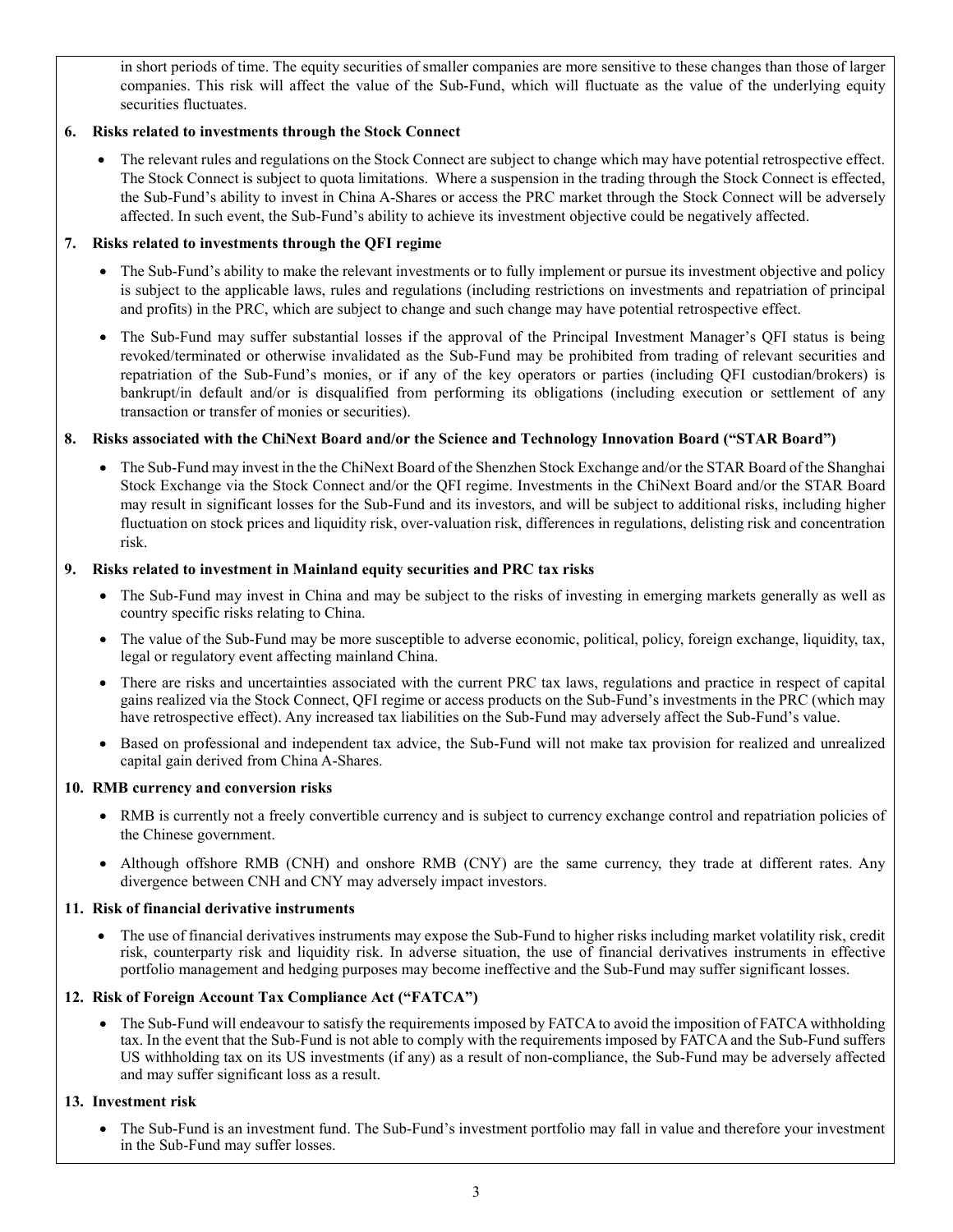### How has the Sub-Fund performed?



### Class A - Capitalization: USD

#### MSCI AC Asia ex Japan Index ш

- Share class $\hat{A}$  USD
- Past performance information is not indicative of future performance. Investors may not get back the full amount invested.
- The computation basis of the performance is based on the calendar year end, NAV-to-NAV, with dividends (if any) reinvested.
- These figures show by how much the share class increased or decreased in value during the calendar year shown. Performance data has been calculated in USD including ongoing charges and excluding subscription fee and redemption fee you might have to pay.
- Where no past performance is shown there was insufficient data available in that year to provide performance.
- The benchmark of the Sub-Fund is MSCI AC Asia ex Japan Index.
- The Sub-Fund launch date: 7 June 2011
- Share class launch date: 7 June 2011
- $\land$  The Principal Investment Manager views Class A USD as the most appropriate representative share class as it is the share class available to all investors in Hong Kong and is denominated in the Sub-Fund's base currency.

#### Is there any guarantee?

The Sub-Fund does not have any guarantees. You may not get back the full amount of money you invest.